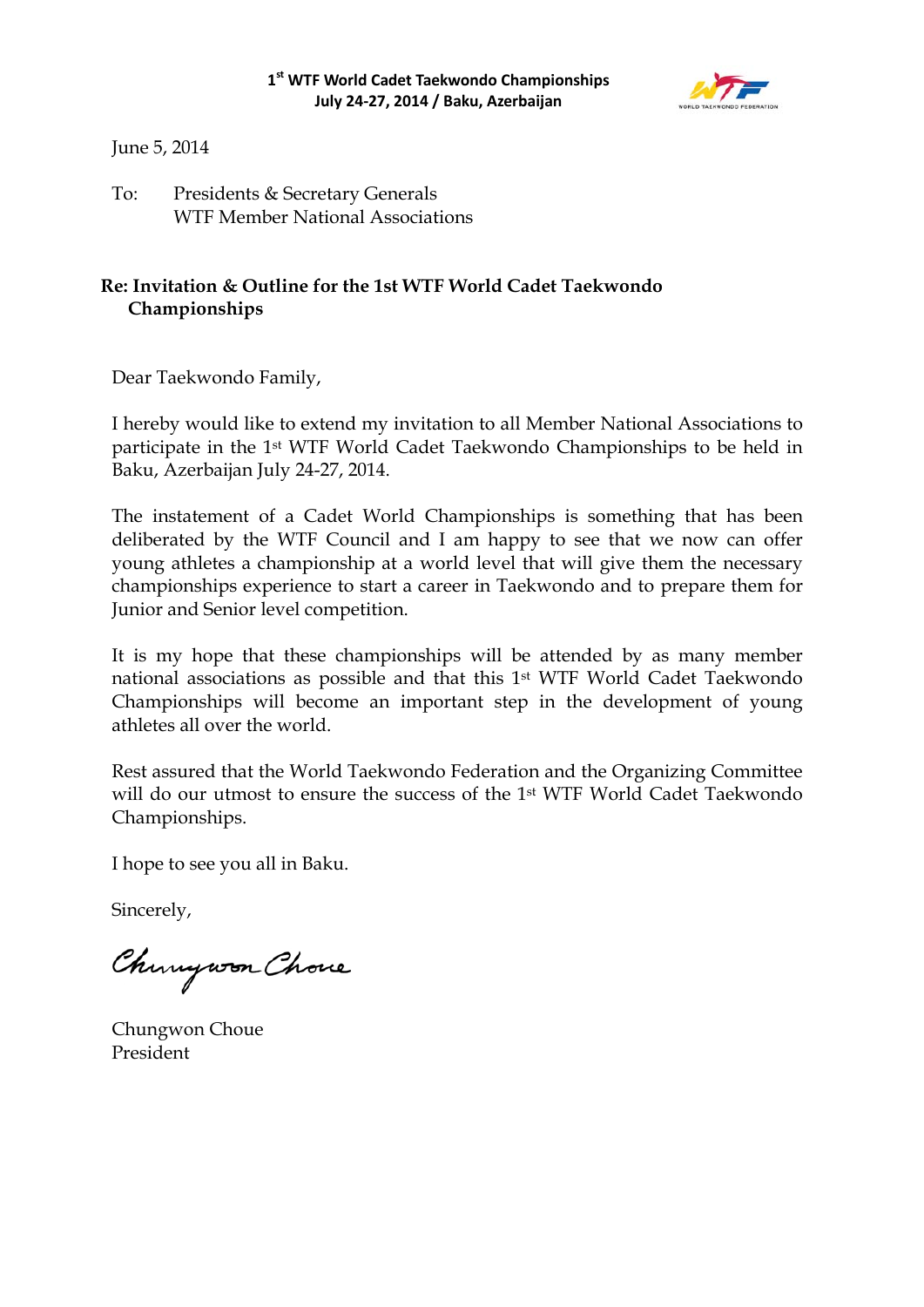

# **OUTLINE**

# **1st WTF World Cadet Taekwondo Championships**

| PROMOTER:<br>1.                         | <b>WORLD TAEKWONDO FEDERATION (WTF)</b>                                                                         |
|-----------------------------------------|-----------------------------------------------------------------------------------------------------------------|
| <b>ADDRESS:</b>                         | 7148-4, Taepyeong-dong, Sujeong-gu, Seongnam, Gyeonggi-do, Korea 461-855                                        |
| <b>TELEPHONE:</b>                       | +82.2.556.2505 / 82.2.557.5446                                                                                  |
| <b>FAX:</b>                             | +82.2.553.4728                                                                                                  |
| E-MAIL:                                 | sport@wtf.org (Sport Department)                                                                                |
| <b>WEB-SITE:</b>                        | http://www.worldtaekwondofederation.net                                                                         |
| <b>ORGANIZING MNA:</b><br>$\mathcal{P}$ | AZERBAIJAN TAEKWONDO FEDERATION                                                                                 |
| <b>ADDRESS:</b>                         | Khatai avenue 51, Baku, Republic of Azerbaijan                                                                  |
| <b>TELEPHONE:</b>                       | +994 12 496 39 87                                                                                               |
| FAX:                                    | +994 12 498 79 00                                                                                               |
| E-MAIL:                                 | info@taekwondo.az / jalal.safarov@mail.ru                                                                       |
| <b>ORGANIZING COMMITTEE:</b><br>3.      |                                                                                                                 |
| <b>ADDRESS:</b>                         | Khatai avenue 51, Baku, Republic of Azerbaijan                                                                  |
| <b>TELEPHONE/MOBILE:</b>                | +994 12 4963987 / +994 70 2266464                                                                               |
| <b>FAX:</b>                             | +994 12 4987900                                                                                                 |
| E-MAIL:                                 | intl@taekwondo.az / jalal.safarov@mail.ru                                                                       |
|                                         |                                                                                                                 |
| VENUE::<br>4.                           | National Gymnastic Arena                                                                                        |
| <b>ADDRESS:</b>                         | Heydar Aliyev avenue 108 A, Baku, Azerbaijan                                                                    |
|                                         |                                                                                                                 |
| <b>QUALIFICATIONS</b><br>5.             |                                                                                                                 |
|                                         | In accordance with Article 4: Qualification of Contestant of the WTF Competition Rules, the contestant must be: |
| <b>CRITERION #1:</b>                    | Holder of the nationality of the participating team                                                             |
| <b>CRITERION #2:</b>                    | One recommended by the WTF National Taekwondo Associationn                                                      |
| <b>CRITERION #3:</b>                    | Holder of the Kukkiwon Poom or Dan Certificate                                                                  |
|                                         | (*A copy of the Poom or Dan certificate should be enclosed when registering for                                 |
|                                         | accreditation. In case a contestant has applied for a Kukkiwon Dan certificate but has                          |
|                                         | not received it yet, a copy of the Dan application form and the remittance certificate sent                     |
|                                         | to the Kukkiwon must be enclosed when registering for accreditation. Please refer to the                        |
|                                         | Kukkiwon Web site (www.kukkiwon.or.kr) for more information.)                                                   |
| <b>CRITERION #4:</b>                    | An athlete must be 12-14 years old in the year of the 1st WTF World Cadet                                       |
|                                         | Taekwondo Championships. Athletes born between January 1, 2000 and December                                     |
|                                         | 31, 2002 wil be eligible to participation in the Championships.                                                 |
| <b>CRITERION #5:</b>                    | Holder of valid WTF Global Athlete Licence (GAL). Any questions on the WTF GAL                                  |
|                                         | please contact Mr. Jeremy Mallétroit the WTF Global Licence Administation Manager                               |
|                                         | at gmsadmin@wtf.org                                                                                             |

#### **6. COMPETITION RULES**

WTF Competition Rules shall be applied.

# **7. METHOD OF COMPETITION**

Single elimination system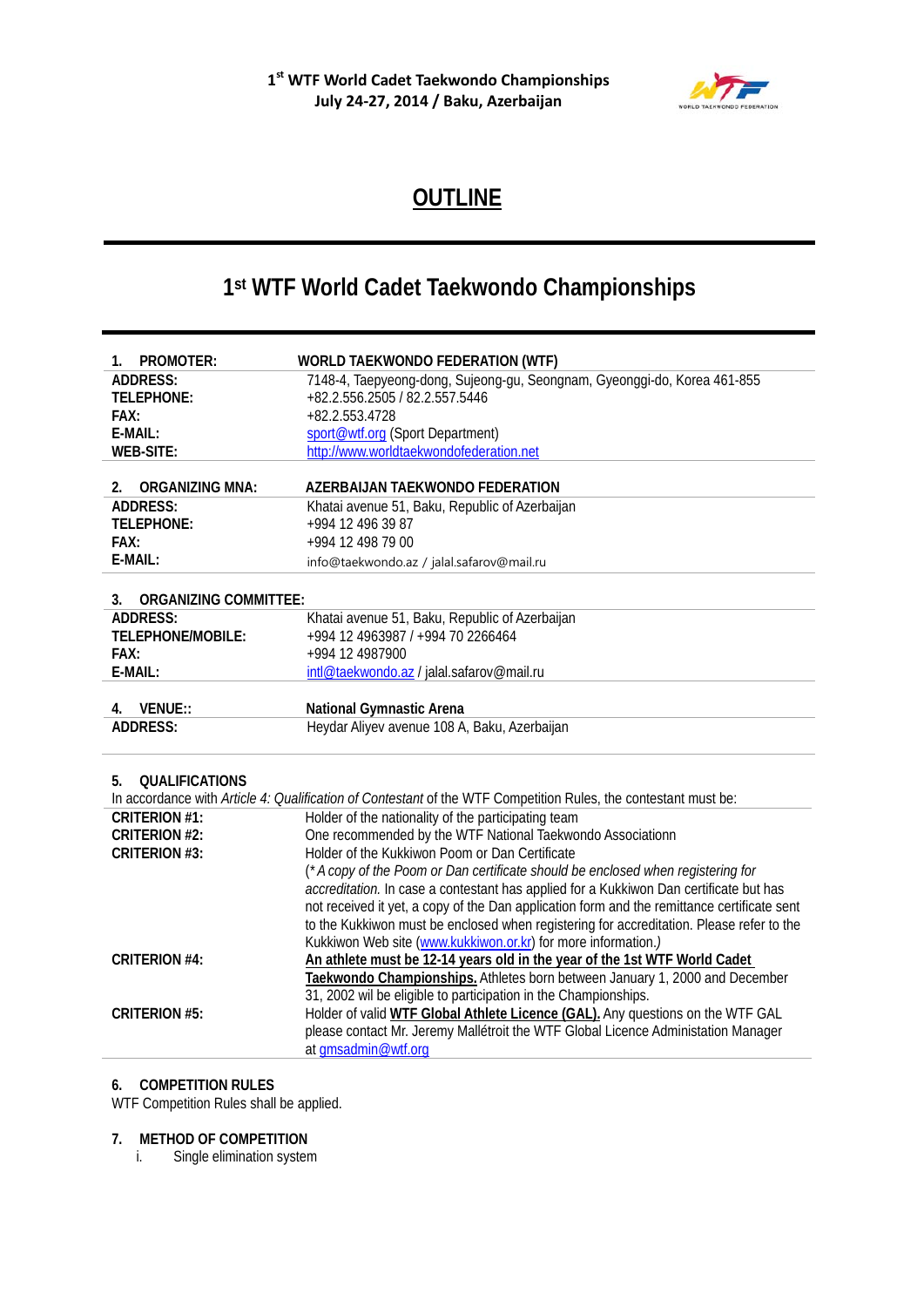

#### **8. CONTEST TIME**

i. 1 minute 30 seconds x 3 rounds with 1 minute break

#### **9. WEIGHT DIVISIONS**

| Men's division |                                | Women's division |                                |  |
|----------------|--------------------------------|------------------|--------------------------------|--|
| Under 33kg     | Not exceeding 33kg             | Under 29kg       | Not exceeding 29kg             |  |
| Under 37kg     | Over 33kg & not exceeding 37kg | Under 33kg       | Over 29kg & not exceeding 33kg |  |
| Under 41kg     | Over 37kg & not exceeding 41kg | Under 37kg       | Over 33kg & not exceeding 37kg |  |
| Under 45kg     | Over 41kg & not exceeding 45kg | Under 41kg       | Over 37kg & not exceeding 41kg |  |
| Under 49kg     | Over 45kg & not exceeding 49kg | Under 44kg       | Over 41kg & not exceeding 44kg |  |
| Under 53kg     | Over 49kg & not exceeding 53kg | Under 47kg       | Over 44kg & not exceeding 47kg |  |
| Under 57kg     | Over 53kg & not exceeding 57kg | Under 51kg       | Over 47kg & not exceeding 51kg |  |
| Under 61kg     | Over 57kg & not exceeding 61kg | Under 55kg       | Over 51kg & not exceeding 55kg |  |
| Under 65kg     | Over 61kg & not exceeding 65kg | Under 59kg       | Over 55kg & not exceeding 59kg |  |
| Over 65kg      | Over 65kg                      | Over 59kg        | Over 59kg                      |  |

#### **10. CONDITIONS FOR PARTICIPATING TEAMS**

#### i. Round-trip Airfare and Accommodation

Round trip airfare and and accommodation charges of room and board shall be borne by the participating National Association.

#### ii. Ground transportation

Ground transportation will be provided for national teams on arrival and departure free of charge, only for teams who book via the official event agent and provided that the Organizing Committee has been informed of the date, time, and flight number of the national team's arrival and departure.

#### **11. WTF GLOBAL LICENCE & ONLINE REGISTRATION**

#### WTF Global Licence Registration

i. All Athletes and Team officials must first be registered with a WTF Global Athlete Licence (GAL) or Global Official Licence (GOL).

#### WTF Online Registration

ii. National Team Entry will only be accepted through the WTF online registration system and registration is only possible with a valid WTF Global Licence. National Team GMS administrators will be notified via email once online registration is open.

#### **12. ENTRY FEES**

i. The OC shall collect the entry fees from the participating national teams. The national team shall pay an entry fee to the Organizing Committee by **cash in US\$ only** at the accreditation center(s) in Baku, Azerbaijan prior to the start of the Championships. Athletes shall not be allowed to compete without successful payment of entry fee to the Organizing Committee.

DISCOUNTED REGISTRATION FEES: A discount will be given to national teams that complete their registration during this period.

- \$40 USD per athlete
- Discounted entry fee period will begin on **6th June 2014.**
- Discounted entry fee period will end on **12th June 2014,** 17:00 Local Swiss Time.

REGULAR ENTRY FEES: The national teams completing their registration during this period will be charged the regular registration fee.

- \$50 USD per athlete.
- Regular entry fee period will begin on 13<sup>th</sup> June 2014.
- Regular entry fee period will end on 3rd July 2014.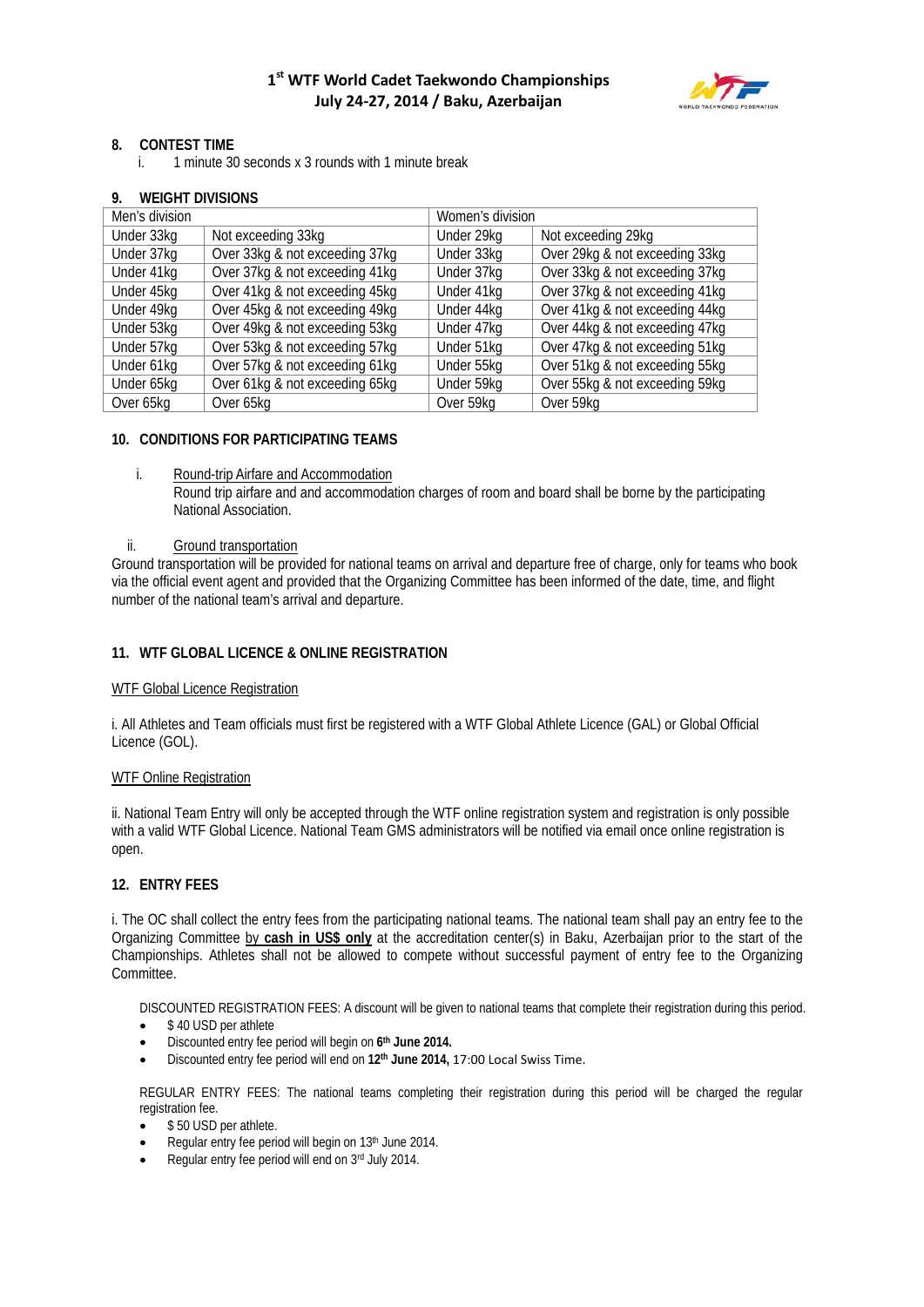### **1st WTF World Cadet Taekwondo Championships July 24-27, 2014 / Baku, Azerbaijan**



#### \*\* At the close of regular registration of July 3<sup>rd</sup>, if the Organizing Committee and the WTF decide to implement an **extension of the Registration Period, this will be advertised by an official communication and then the following late registration dates and fees will apply \*\***

LATE REGISTRATION FEES: In the case that a late registration period is required the national teams completing their registration during this period will be charged this fee.

- \$70 per athlete.
- Late registration fee period can begin on 4<sup>th</sup> July 2014.
- Late registration period will end (if implemented) on 10<sup>th</sup> July 2014.
- **LATE REGISTRATION PERIOD ONLY APPLIES IF THE WTF AND OC DECIDE TO IMPLEMENT THIS AND IF SO, THIS WILL BE INFORMED BY THE WTF OR OC IN AN OFFICIAL COMMUNICATION.**

#### **13. ENTRY DEADLINES & IMPORTANT DATES**

- i. Entry deadline is July 3<sup>rd</sup>, 2014, 5pm local time in Switzerland Entry submission after this date/time will not be accepted under any circumstances.
- ii. Late replacement due to injury shall be handled case by case.
- iii. The registered athletes or team officials may be replaced **without penalty** until **July 3rd, 2014.**
- iv. Entry fee of US\$50 per athlete will not be charged in case of cancellation of participation until July 3rd, 2014
- v. Entry fee must be paid in case of the notice of cancellation of participating athletes after July 3rd 2014 or no-show.

Athletes: Member National Associations can submit entry for a maximum of 10 male and 10 female athletes. No additional athletes will be accepted. No reserve athlete is accepted. No entry will be accepted or modified during on-spot registration.

Team officials: Member national association can register online for maximum one (1) Head of team per country, one (1) manager per team, two (2) coaches per team, one (1) team doctor per team, one (1) trainer per team &

MNA officials: three (3) Member National Association (MNA) officials per country can be registered online. In case of exceeding this number, **US\$100** will be charged per person before issuance of the accreditation card. **US\$100** will be charged per team official registered onsite.

**Any WTF Global Licence registration completed onsite will be charged a \$30 onsite processing fee for each WTF Global Licence required on top of the WTF Global Licence fee.**

#### **14. CLASSIFICATION OF RESULTS**

i. Individual Awards

Medals will be awarded to the top four athletes in the respective weight category of the pertinent championships: **1st PLACE:** GOLD MEDAL & CERTIFICATE **2nd PLACE:** SILVER MEDAL & CERTIFICATE **3rd PLACE:** BRONZE MEDAL & CERTIFICATE **3rd PLACE:** BRONZE MEDAL & CERTIFICATE

ii. Team Awards

Based on the point system below, the top five (5) teams of the Men's division and the top five (5) teams of the Women's division will receive trophies:

| RATIONAL F                                             | NO. OF POINTS AWARDED |
|--------------------------------------------------------|-----------------------|
| For every contestant who passed the official weigh-in: |                       |
| For every win (including byes):                        |                       |
| For every Gold Medal:                                  |                       |
| For every Silver Medal:                                |                       |
| For every Bronze Medal:                                |                       |

Other prizes, such as the "Good Fighting Spirit Prize", "Active Participation Prize", MVPs and Best Referees and Best Coaches may be awarded to selected teams and individuals.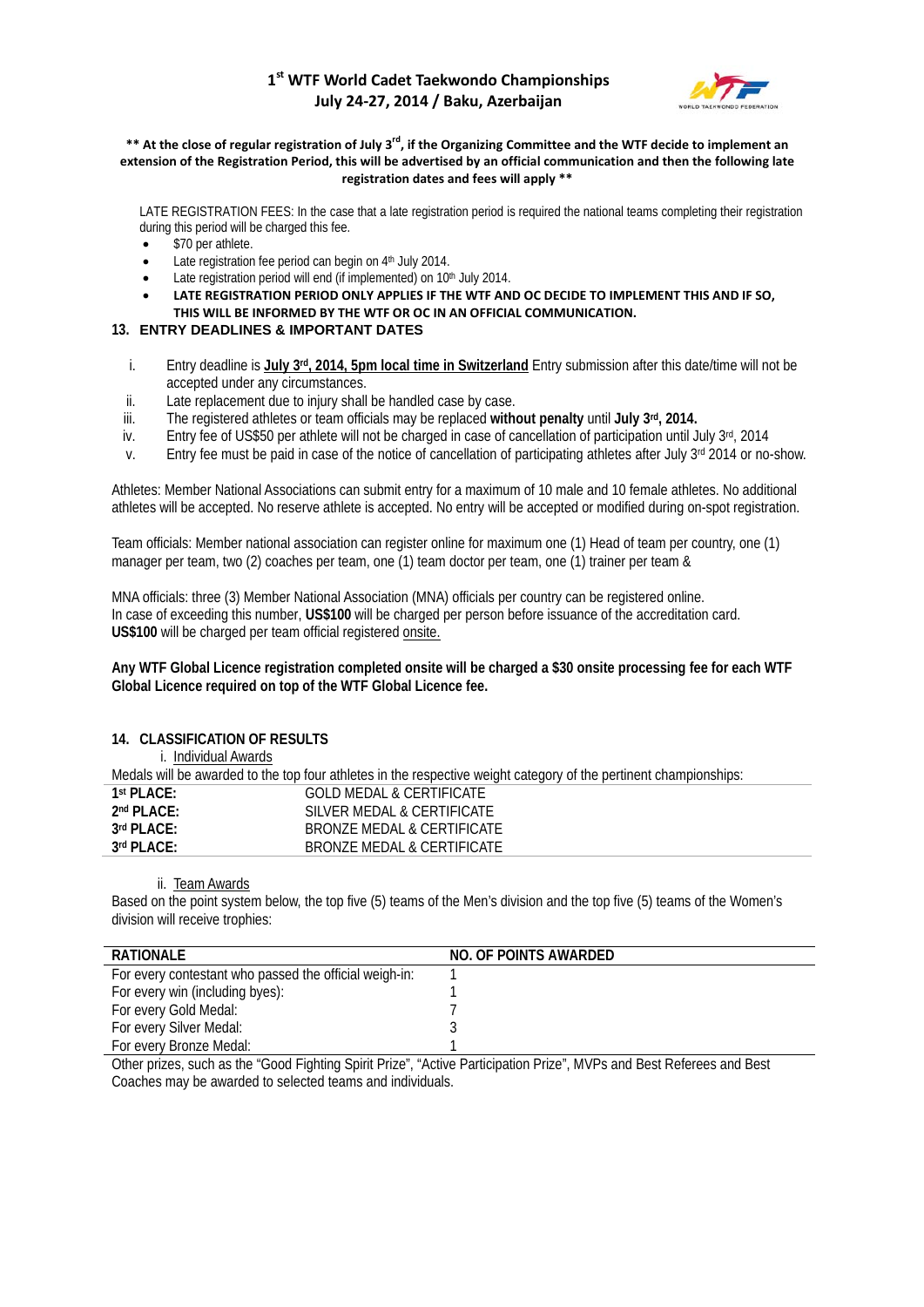

#### **15. TEAM ENTRIES PER COUNTRY (MAXIMUM 31 MEMBERS)**

| <b>POSITION</b> | <b>MAX. NO. OF MEMBERS</b><br>MALE | <b>MAX. NO. OF MEMBERS</b><br><b>FFMAIF</b> |
|-----------------|------------------------------------|---------------------------------------------|
| HEAD OF TEAM:   |                                    |                                             |
| MANAGER:        |                                    |                                             |
| COACH:          |                                    |                                             |
| TRAINFR:        |                                    |                                             |
| TEAM DOCTOR:    |                                    |                                             |
| CONTESTANTS:    | 10                                 | 10                                          |

#### **16. INTERNATIONAL REFEREES**

The WTF will appoint a total of 60 International Referees. The appointed international referees shall officiate at the 1st WTF World Cadet Taekwondo Championships; the following conditions shall apply:

- 
- i. International Referees are required to pay for their own roundtrip airfares.<br>ii. The Organizing Committee shall pay for the expenses for seven (7) nights The Organizing Committee shall pay for the expenses for seven (7) nights' stay of room and board. **Check-in: July 21 / Check-out: July 28**
- iii. The Organizing Committee shall pay a per diem of US\$100 to the selected International Referees for competition period (total four days; US\$400 per referee).

#### **17. TECHNICAL DELEGATE AND COMPETITION SUPERVISORY BOARD**

The WTF will appoint one (1) Technical Delegate and up to four (4) members of the Competition Supervisory Board. The following conditions shall apply:

- i. The Organizing Committee shall pay for the expenses for up to seven (8) nights' stay of room and board. **Check-in from: July 20 / Check-out: July 28.**
- ii. The Organizing Committee shall pay a per diem of US\$100 to the Technical Delegate and the members of the Competition Supervisory Board for competition period (total four days; US\$400 per person).

#### **18. WTF-RECOGNIZED TAEKWONDO UNIFORM (***DOBOK***) AND PROTECTIVE EQUIPMENT**

- i. Protector and Scoring System (PSS) will be used for the Championships.
- ii. Participating contestants are required to wear WTF-recognized doboks and WTF-recognized protective equipment. The latest version of WTF-recognized manufacturers' list is available at the website of WTF ([http://www.worldtaekwondofederation.net/recognized\)](http://www.worldtaekwondofederation.net/recognized)
- iii. The Organizing Committee will provide Protector and Scoring System (PSS) and the head protector to the participating contestants. Participating contestants are required to bring their own groin guards, mouthpieces, gloves, sensing socks and shin and forearm guards for their personal use.
- iv. Before entering the field of play, all contestants will proceed to the inspection desk for inspection of their doboks and protective equipment. **Any contestant who wears unofficial doboks or protective equipment will not**  be permitted to compete. Organizing Committee shall prepare white masking tapes to cover up any kind of identification of the manufacturers not recognized by the WTF.
- v. Instant Video Replay (IVR) System will be used.

#### **19. IDENTIFIATION OF NOC CODE AND MANUFACTURER**

- i. National flag shall be located between 3cm and 3.4cm below the right shoulder line of upper garment.<br>ii MOC Code is a three-letter National Olympic Committee abbreviation, and it shall be printed at the back
- NOC Code is a three-letter National Olympic Committee abbreviation, and it shall be printed at the back in black and centred at 5cm or higher from the bottom line of the upper garment within the size of 30cm width x 12cm height. The font of the letters shall be in bold "Verdana".
- iii. Manufacturer's identification (name, designation trademark, logo or any distinctive sign of the manufacturer) shall be located one per garment within 20 $cm<sup>2</sup>$  except at the location of the WTF logo.

#### **20. ANTI-DOPING**

- i. The WTF Anti-Doping Rules, and where necessary the Code of the World Anti-Doping Agency, shall apply throughout the competitions.
- ii. TUE (Therapeutic Use Exemption)

Athletes who take any substance or medicine listed in the "Prohibited List" of the WTF Anti-Doping Rules and Anti-Doping Code of World Anti-Doping Agency (WADA) for therapeutic purposes are requested to visit the website of WADA and make online filing of their TUE applications on ADAMS [http://www.wada](http://www.wada-ama.org/en/ADAMS/)[ama.org/en/ADAMS/](http://www.wada-ama.org/en/ADAMS/) and report to the WTF Anti-Doping Coordinator at [marcoienna@wtf.org](mailto:marcoienna@wtf.org) *by no later than*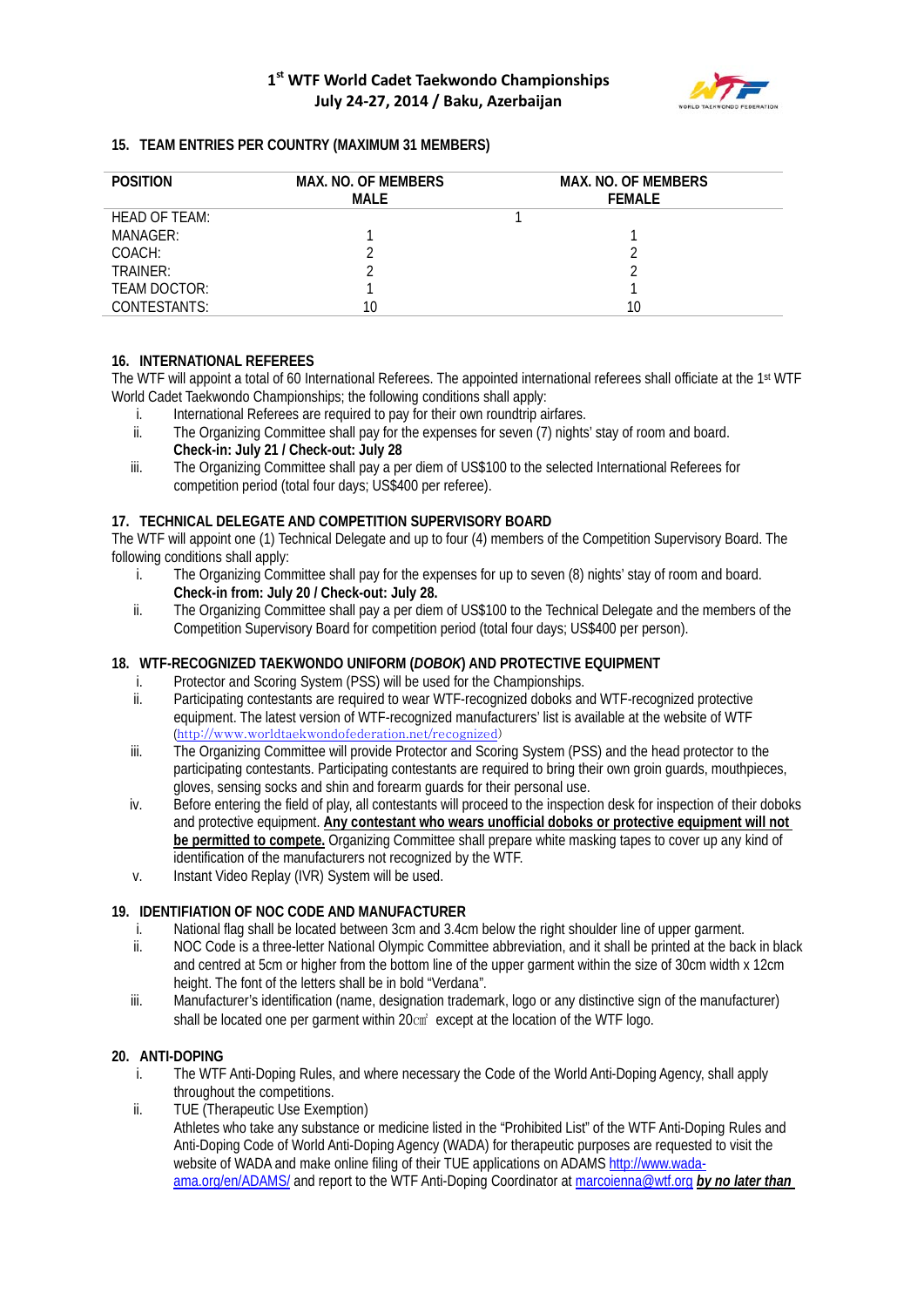### **1st WTF World Cadet Taekwondo Championships July 24-27, 2014 / Baku, Azerbaijan**



*June 25, 2014*. For more details, please see the following page of the WTF website:

[http://www.wtf.org/wtf\\_eng/site/anti\\_doping/06\\_therapeutic\\_use\\_exemptions.html](http://www.wtf.org/wtf_eng/site/anti_doping/06_therapeutic_use_exemptions.html)

For ADAMS login, please contact National Anti-Doping Organization (NADO) in your country or WTF AntiDoping Coordinator a[t marcoienna@wtf.org.](mailto:marcoienna@wtf.org)

#### **21. HEAD OF TEAM MEETING & DRAWING OF LOTS SESSION**

- i. The head of team meeting and the drawing of lots session shall be conducted two (2) days prior to the start of the championships that is July 22, 2014, in the presence of the WTF officials and the representatives of the participating nations.
- ii. The method and order of the draw may be changed depending on the decision of the Technical Delegate.
- iii. Depending on the decision of the Technical Delegate, WTF officials or Organizing Committee volunteers could be designated to draw lots on behalf of the officials of the participating nations who are not present at the time of the lot drawing session.

#### **22. WEIGH-IN**

- i. Weigh-in of the contestants shall take place on the day before their respective weight category.
- ii. During the weigh-in, male contestants shall wear underpants and female contestants shall wear underpants and brassieres. However, contestants may weigh-in in the nude if they want to do so.

#### **23. INDEMNITIES**

- i. The respective national taekwondo associations shall be responsible for ensuring that their participants have validly completed and signed the official participation forms, thus indemnifying the organizers and its officials and/or staff/ volunteers, WTF and/or its officials/ staff, any Technical Officials and other contestants of the Championships from any claims of injuries, losses, fatalities or otherwise arising in the course of participation in this championships or any activities thereto.
- ii. The respective national taekwondo associations shall be responsible for ensuring that all officials and participants are covered with effective travel & medical insurance coverage.
- iii. Participants without proper participation entry forms and effective insurance coverage will not be allowed to compete at the championships.
- iv. The Organizing Committee will acquire general Public Liability event insurance.

#### **24. NATIONAL FLAG AND ANTHEM**

Every participating national taekwondo association is required to bring along the following items for use at the Opening and/or Closing ceremonies:

- i. Two (2) IOC-recognized national flags
	- Size: 90cm x 130cm
- ii. CD or DVD of the pertinent IOC-recognized national anthem
- iii. Items that mentioned in i, ii are need to be submitted to the Organizing Committee at the on-site registration center in Baku.

#### **25. ACCOMMODATION**

The participating teams are required to submit the hotel reservation to Organizing Committee by **no later than July 9, 2014**. The list of official hotels and hotel reservation forms are included in this invitation pack.

#### **26. VISA INFORMATION**

The Visa Guideline and Appendices are attached to the outline.

#### **27. ATHLETE REPLACEMENT**

In the event that the registered athletes should be replaced with another due to injuries, the Member National Association can officially request to the WTF for the replacement by **no later than July 10, 2014** by submitting 'Late athlete replace form' together with certification in English from the medical doctor to sport@wtf.org with attention to WTF Sport Director. The decision on the acceptance will be made after evaluation of the submitted documents.

Attachment

1. Timetable

2. Athlete Late Replacement Form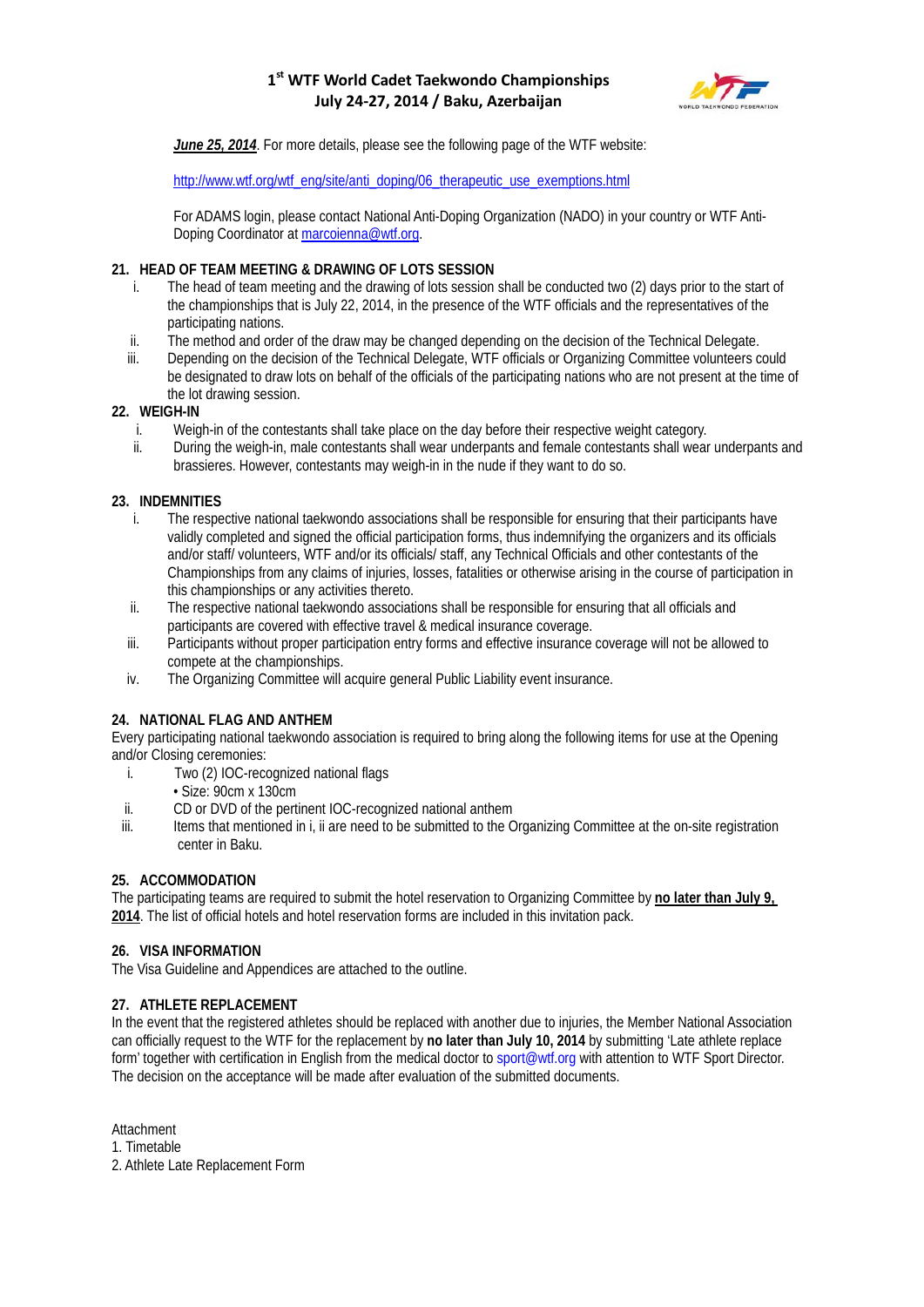## **1st WTF World Cadet Taekwondo Championships July 24-27, 2014 / Baku, Azerbaijan**



#### **TIMETABLE (SUBJECT TO CHANGE)**

1st WTF World Cadet Taekwondo Championships July 24-27, 2014 / Baku, Azerbaijan

| Date              | Time      | Event                                                   | Place                      |
|-------------------|-----------|---------------------------------------------------------|----------------------------|
| <b>July 21-23</b> | 0900-1800 | Arrival and registration of teams                       | <b>Registration Center</b> |
| <b>July 21-23</b> | 0900-1800 | Training                                                | <b>TBC</b>                 |
| <b>July 22-23</b> | 0900-1800 | Referee meeting and training                            | <b>TBC</b>                 |
| July 22           | 1400-1800 | Head of Team Meeting and Drawing of Lots                | <b>TBC</b>                 |
| July 23           | 1000-1200 | Weigh-in for M-33kg, M-37kg, F-29kg, F-33kg, F-37kg     | <b>TBC</b>                 |
| July 24           | 0900-1230 | Competitions for M-33kg, M-37kg, F-29kg, F-33kg, F-37kg | <b>TBC</b>                 |
|                   | 1000-1200 | Weigh-in for M-41kg, M-45kg, M-49kg, F-41kg, F-44kg     | <b>TBC</b>                 |
|                   | 1230-1400 | Lunch break                                             | <b>TBC</b>                 |
|                   | 1400-1630 | Round of 16 and quarterfinals                           | <b>TBC</b>                 |
|                   | 1630-1800 | <b>Opening Ceremony</b>                                 | <b>TBC</b>                 |
|                   | 1830-2000 | Semi-finals and finals                                  | <b>TBC</b>                 |
| July 25           | 0900-1230 | Competitions for M-41kg, M-45kg, M-49kg, F-41kg, F-44kg | <b>TBC</b>                 |
|                   | 1000-1200 | Weigh-in for M-53kg, M-57kg, F-47kg, F-51kg, F-55kg     | <b>TBC</b>                 |
|                   | 1230-1400 | Lunch break                                             | <b>TBC</b>                 |
|                   | 1400-1830 | Round of 16 and quarterfinals                           | <b>TBC</b>                 |
|                   | 1830-2000 | Semi-finals and finals                                  | <b>TBC</b>                 |
| July 26           | 0900-1230 | Competitions for M-53kg, M-57kg, F-47kg, F-51kg, F-55kg | <b>TBC</b>                 |
|                   | 1000-1200 | Weigh-in for M-61kg, M-65kg, M+65kg, F-59kg, F+59kg     | <b>TBC</b>                 |
|                   | 1230-1400 | Lunch break                                             | <b>TBC</b>                 |
|                   | 1400-1830 | Round of 16 and quarterfinals                           | <b>TBC</b>                 |
|                   | 1830-2000 | Semi-finals and finals                                  | <b>TBC</b>                 |
| July 27           | 0900-1230 | Competitions for M-61kg, M-65kg, M+65kg, F-59kg, F+59kg | <b>TBC</b>                 |
|                   | 1230-1400 | Lunch break                                             | <b>TBC</b>                 |
|                   | 1400-1600 | Round of 16 and quarterfinals                           | <b>TBC</b>                 |
|                   | 1600-1730 | Semi-finals and finals                                  | <b>TBC</b>                 |
|                   | 1800      | <b>Closing Ceremony</b>                                 | <b>TBC</b>                 |
|                   |           |                                                         |                            |